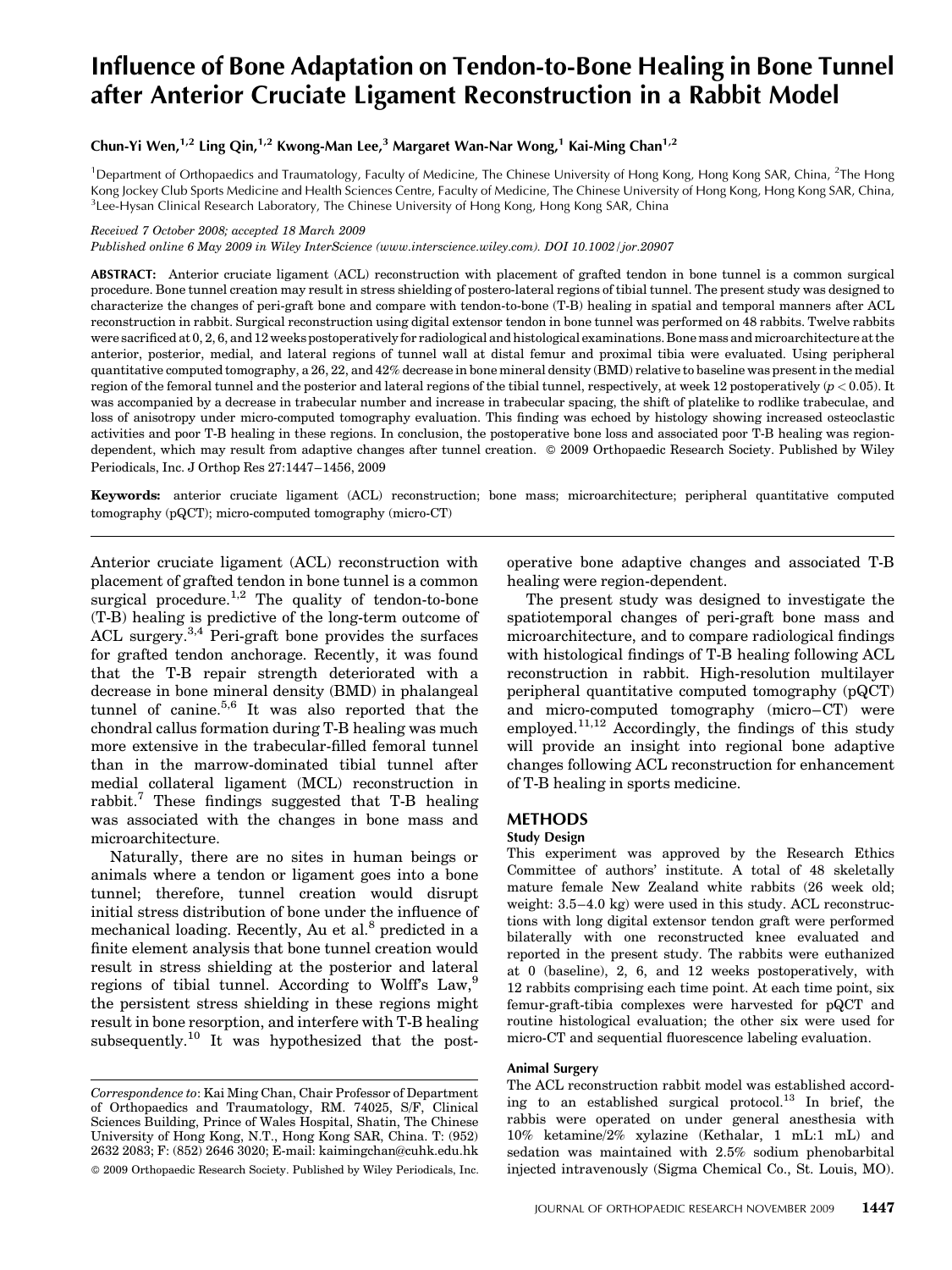The long digital extensor tendon graft was harvested and graft preparation was done by removing the attached muscle and passing the holding sutures through each end of the tendon graft in an interdigitating whipstitch fashion. A medial parapatella arthrotomy was performed to expose the knee joint. The patella was then dislocated and the infrapatella fat pad was removed to expose the joint cavity. After the ACL was excised, femoral and tibial tunnels were created through the footprint of the original ACL. The graft was then inserted and routed through the bone tunnels via the holding sutures. After femoral fixation, the graft was preconditioned within knee with manually applied cyclic loads. The graft was fixed with maximum tension at  $90^{\circ}$  knee flexion at the extra-articular exits of the tunnel to the neighboring soft tissue by secure knots. The wound was closed in layers and wrapped with a dressing. The rabbits were allowed free cage activities after surgery. The femur-graft-tibia complexes were harvested for the subsequent examinations at the specific time points.

#### pQCT Evaluation

The volumetric BMD  $(mg/m^3)$  in the vicinity of the grafted tendon on both distal femur and proximal tibia was measured using a high resolution multi-layer pQCT (Densiscan 2000; Scanco Medical, Brüttisellen, Switzerland). In brief, the samples assumed a supine position, with the leg fully extended in an anterior-posterior position. The samples were secured in a suitable radiolucent cast to fix knee joint in the position of full extension for scanning. An anterior-posterior scout image was obtained under peel mode and the joint line was set as the reference; the continuous slices were taken from tunnel aperture to tunnel exit perpendicular to the long axis of the limb with slice thickness of 1 mm and voxel size of 0.3 mm/pixel. The middle slice was selected on distal femur and proximal tibia, respectively, for analysis. On the selected slice, four regions of  $3 \times 3$  mm<sup>2</sup> squares on anterior, posterior, medial, and lateral sides of bone tunnel wall were defined for apparent BMD measurement. A standard IBT phantom (IBT: Institut fur Biomedizinische Technik of ETH/UNI Zurich) measurement was performed daily with three measurement values within the given reference ranges provided by the manufacturer. The inter-scans repeated measurements of apparent BMD had been conducted in a pilot study that showed a precision error of 1.2%.

#### Micro-CT Evaluation

Bone mass and microarchitecture were evaluated using a high resolution micro-CT (micro-CT-40; Scanco Medical). In brief, the samples were placed with their long axes in the vertical position and immobilized with a foam pad in a cylindrical sample holder. The continuous scans were prescribed perpendicular to the long axis of the limb at an isotropic resolution of 30  $\mu$ m<sup>3</sup>. The region of interest (ROI) of  $3 \times 3$  mm<sup>2</sup> was defined at anterior, posterior, medial, and lateral regions of bone tunnel wall on the 2D slices, and a total of 100 continuous slices of 3 mm in thickness in each region were reconstructed respectively for subsequent analysis. The acquired 3D data set was first convoluted with a 3D Gaussian filter with a ''width'' and ''support'' equal to 1.2 and 2, respectively. Bone was segmented from the marrow and soft tissue for subsequent analyses using a global thresholding procedure. A threshold equal to or above 210 represented bone tissue; a threshold below 210 represented bone marrow and soft tissue. The parameters of bone mass and microarchitecture were evaluated using the built-in software of the micro-CT,

including material BMD, the fraction of bone volume over tissue volume (BV/TV), trabecular number (Tb.N), trabecular thickness (Tb.Th), trabecular spacing (Tb.Sp), and degree of anisotropy (D.A). The accuracy of micro-CT for measurement of bone mass and microarchitecture correlates well with other measurement modalities  $(R^2 = 0.59 - 0.96)$ , which has been well documented in previous studies.<sup>14,15</sup> In the present study, our pilot study confirmed a low precision error of 0.3% by the inter-scan repeated measurements of bone volume fraction.

Degree of anisotropy represented the degree to which trabeculae were oriented toward a specific direction. It was measured by determining the mean intercept length (MIL) of the principal axes of the ellipsoid as a function of direction.<sup>16</sup> The principal axes of the ellipsoid were directly related to the anisotropy of bone.<sup>17</sup> The primary degree of anisotropy  $(DA_{13})$ was reported, which was the ratio of the primary and tertiary axes. The secondary degree of anisotropy  $(DA_{23})$  was also reported, which was the ratio of the secondary and tertiary axes. A value of  $1.0$  for  $DA_{13}$  indicated overall bone material isotropy, or does not contain a preferred direction, and higher values of degree of anisotropy indicated that a structure contained a preferential material direction. A value of 1.0 for  $DA_{23}$  indicated transverse bone material isotropy. The eigenvalues of the fabric tensor were normalized by the trace of fabric tensor and reported for comparison.

#### Histological Examination

The specimens were decalcified and embedded in wax. Cross sections  $7 \mu m$  thick were cut perpendicular to the long axis of the bone tunnel and stained with hematoxylin-eosin. Under microscopic examination, T-B healing quality at the anterior, posterior, medial, and lateral region of the tunnel was graded morphologically on fibrocartilage formation, new bone formation, and T-B collagen fiber reconnection using a simplified Yeh et al.<sup>18</sup> method, in which 0, 1, and 2 represented the healing status of none, presence, and massive formation, respectively.

#### Sequential Fluorescence Labeling

Peri-graft bone mineral apposition was examined via sequential fluorescent dye labeling in vivo using our established protocol.<sup>19</sup> In brief, two fluorescent dyes, xylenol orange (90 mg/kg body weight) and calcein green (10 mg/kg body weight, both from Sigma-Aldrich GmbH), were injected subcutaneously and sequentially into the rabbits of the 6 week group at week 3 and 4, and of the 12 week group at week 9 and 10 postoperatively. After euthanasia, the specimens were fixed by wires after the adjustment of long axes of bone tunnel perpendicular to the ground, and then suspended in methylmethacrylate solution in plastic container for embedding. The specimens were sectioned perpendicularly to the bone tunnels. The sections in the middle portion of bone tunnel were grounded and polished to  $80-100 \mu m$  by grinder/ polisher (RotoPol-21; Struers, Denmark) for fluorescence microscopic examination. The labeled bone surfaces by red and green at the anterior, posterior, medial, and lateral regions of the tunnel were measured using MetaMorph Image Analysis System 6.3 (Universal Imaging Corp., Molecular Devices, Downingtown, PA). The fraction of labeled bone surface/total bone surface was calculated for comparison.

#### Statistical Analysis

The comparisons for bone mass, microarchitecture, and the fraction of the labeled bone surfaces among the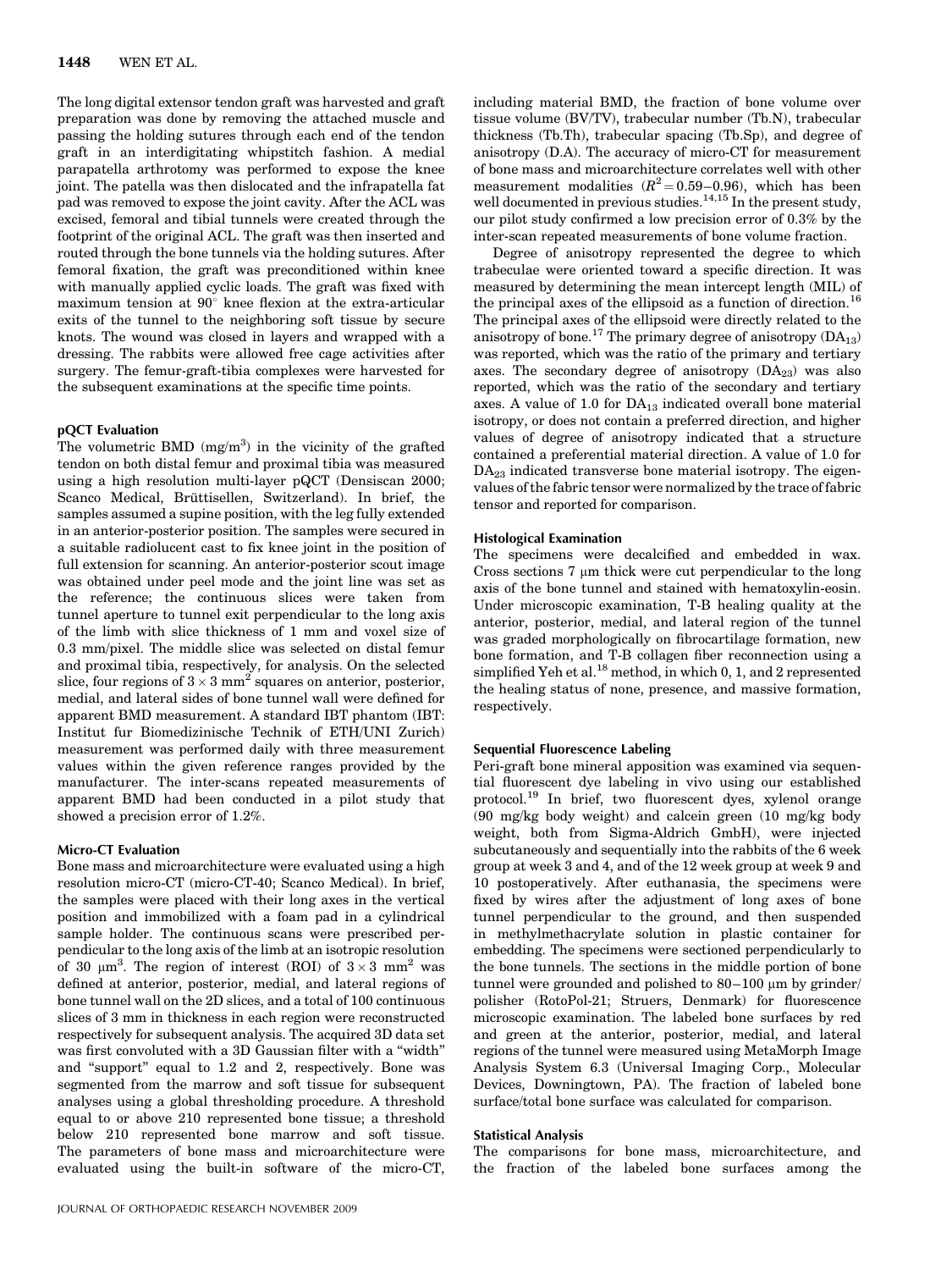different time points and different regions (anterior, posterior, medial, lateral) were performed using two-way ANOVA in distal femur and proximal tibia. The comparison for the score of T-B healing quality was done using the Friedman test (nonparametric two-way ANOVA). When overall significance of main effects was indicated without interaction, multiple comparisons were performed among different time points in each region after Bonferroni correction. The level of significance was set at  $p < 0.05$ . All data analyses were performed using SPSS 15.0 analysis software (SPSS Inc., Chicago, IL).

# RESULTS

## pQCT Evaluation

The postoperative changes of apparent BMD varied at different regions of bone tunnel wall in both distal femur and proximal tibia ( $p < 0.05$  for both) (Fig. 1).

At the anterior region around femoral tunnel, there were no significant differences in BMD among

specific time points. At the posterior and anterior regions, BMD was significantly higher at week 2 and dropped back to the baseline level at week 6 after surgery; BMD at the lateral region was higher than the baseline at week 12 after surgery ( $p < 0.05$  for all). A decrease in BMD was present in the medial region of femoral tunnel, where BMD significantly dropped at weeks 2 and 6 without further decrease at week 12; BMD was lower at week 12 postoperatively than the baseline by  $26\%$  ( $p < 0.05$  for all).

At anterior and medial regions around the tibial tunnel, there was no significant change in the BMD among specific time points. A decrease in BMD occurred at the posterior and lateral regions. At the posterior region, BMD significantly dropped at weeks 2 and 6 without further decrease at week 12 postoperatively; it was lower at week 12 than the baseline by 22%



**Figure 1.** pQCT scan and examination. The cross section of distal femur and proximal tibia were taken and four regions of  $3 \times \text{mm}^2$  square on anterior, posterior, medial and lateral sides of bone tunnel was defined for evaluation of bone mineral density (BMD). The results showed that the changes of BMD were not uniform with healing over time around femoral and tibial tunnel. In distal femur, BMD significantly dropped at the medial region from week 2 till 6 and remained lower at week 12 after surgery than the baseline. BMD was higher at the posterior and lateral regions at week 2 and dropped back to the baseline level at week 6 after surgery, and it slightly increased at the lateral region at week 12 postoperatively. In proximal tibia, BMD decreased at the posterior region from week 2 till 6 and remained lower at week 12 after surgery than the baseline; BMD significantly dropped at the lateral region from week 6 to 12 postoperatively.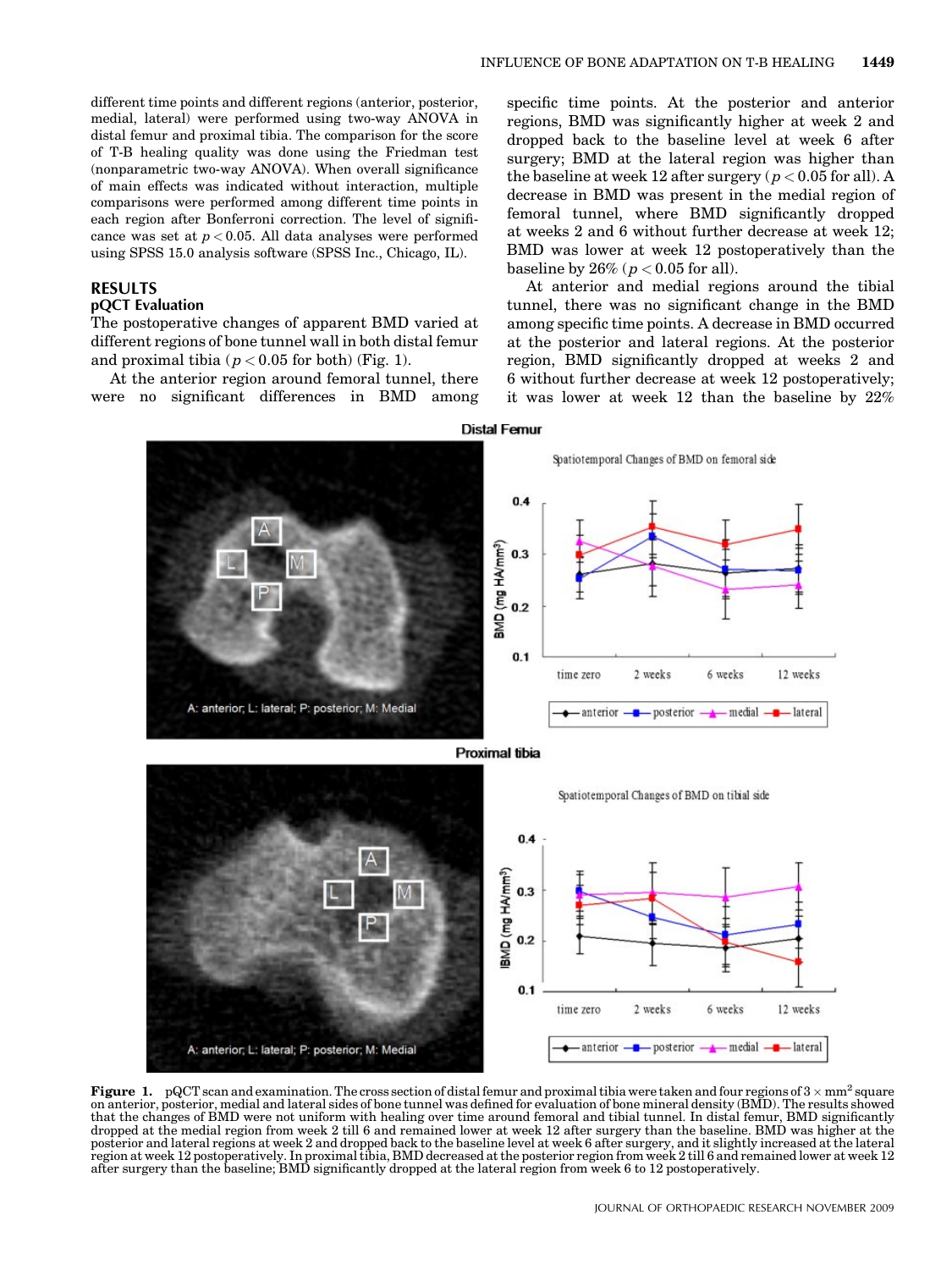$(p < 0.05$  for all). At the lateral region, BMD significantly decreased at weeks 6 and 12 after surgery; it was lower at week 12 postoperatively than the baseline by 42%  $(p < 0.05$  for all).

#### Micro-CT Evaluation

The postoperative changes of material BMD and bone microarchitecture varied at different regions of bone tunnel on both distal femur and proximal tibia ( $p < 0.05$ ) for both) (Fig. 2 and Table 1).

In distal femur, the postoperative bone loss occurred at the medial region, showing a decrease in BV/TV and Tb.N and an increase in Tb.Sp. BV/TV was lower than the baseline by 33% without a decrease in material BMD  $(p < 0.05)$  at week 12 postoperatively. At the lateral region, BV/TV increased with healing over time, with an increase in Tb.N and a decease in Tb.Sp. At the anterior and posterior regions, BV/TV was higher at week 2 postoperatively than the baseline, which was accompanied by an increase in Tb.N and a decrease in Tb.Sp; there were no significant differences afterwards in comparison with the baseline.

In proximal tibia, the postoperative bone loss was present at posterior and lateral regions, with a decrease in BV/TV and Tb.N and an increase in Tb.Sp. BV/TV was lower than the baseline at posterior and lateral regions by 32 and 28% at week 12 postoperatively ( $p < 0.05$  for both). The decrease in material BMD occurred at lateral regions ( $p < 0.05$ ). At the anterior and medial regions around the tibial tunnel, there were no significant



**Figure 2.** Micro-CT scan and examination. The cross section of distal femur and proximal tibia were taken and four regions of  $3 \times 3$  mm<sup>3</sup> cube on anterior, posterior, medial and lateral sides of bone tunnel was defined for evaluation of bone mass and microarchitecture. The results showed that the postoperative bone loss was not uniform with healing over time around both the femoral and tibil tunnel. Significant<br>bone loss was noted at the medial region around the femoral tunnel and the posterior and time (Box).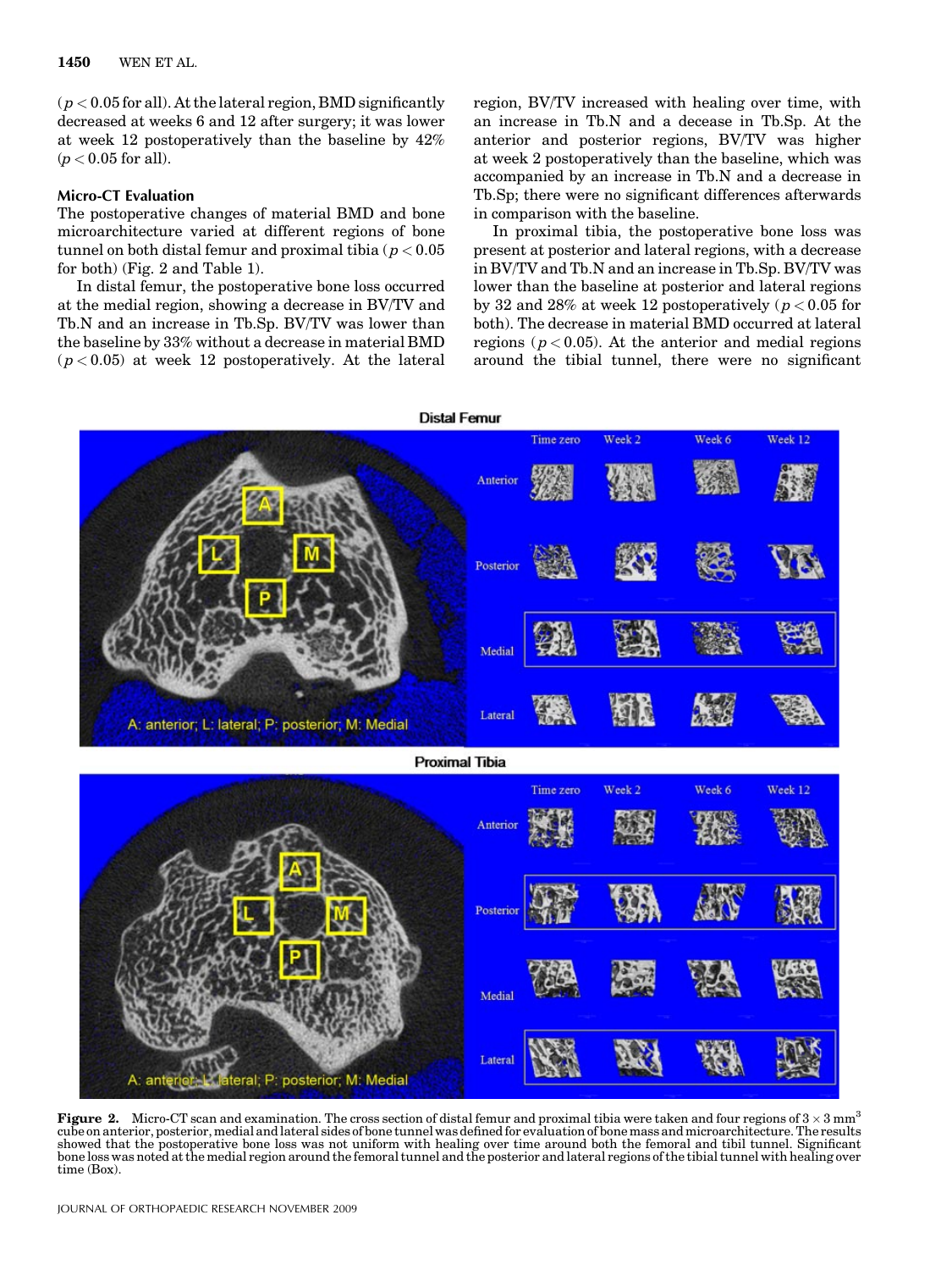|       |             |                                      | Material BMD<br>$(\mathrm{mg}\; \mathrm{H}\mathrm{A}/\mathrm{mm}^3)$                                                                                                                       |                              | $BV$ TV [%]                     |                                                                                                                                                                                                                                                                                                                                | $\Gamma$ b. $\Gamma$ h $\Gamma$ mm |                                                                                                                      | $n.$ Sp $[mm]$ |                  | Tb.N [/1mm]                               |                                                                                                                                                                                              |
|-------|-------------|--------------------------------------|--------------------------------------------------------------------------------------------------------------------------------------------------------------------------------------------|------------------------------|---------------------------------|--------------------------------------------------------------------------------------------------------------------------------------------------------------------------------------------------------------------------------------------------------------------------------------------------------------------------------|------------------------------------|----------------------------------------------------------------------------------------------------------------------|----------------|------------------|-------------------------------------------|----------------------------------------------------------------------------------------------------------------------------------------------------------------------------------------------|
| Site  | Region      | Group                                | Mean (S.D.)                                                                                                                                                                                | δ                            | Mean (S.D.)                     | $\infty$                                                                                                                                                                                                                                                                                                                       | Mean (S.D.                         | $\infty$                                                                                                             | Mean (S.D.)    | $\infty$         | Mean (S.D.)                               | $\infty$                                                                                                                                                                                     |
| Femur | Anterior    | Week <sub>0</sub>                    | (0.03)<br>0.72                                                                                                                                                                             | N/A                          | (3.84)<br>45.93                 |                                                                                                                                                                                                                                                                                                                                | (0.02)<br>0.25                     | $\frac{A}{N}$                                                                                                        | (0.03)<br>0.35 |                  | (0.14)<br>2.54                            | $\frac{\mathbf{A}}{\mathbf{A}}$                                                                                                                                                              |
|       |             | Week <sub>2</sub>                    | 0.72(0.05)                                                                                                                                                                                 |                              | 54.05 (6.73)                    | $\sum_{i=1}^{n}(-1)^{i}(\sum_{i=1}^{n}(-1)^{i})\sum_{i=1}^{n}(-1)^{i}(\sum_{i=1}^{n}(-1)^{i})\sum_{i=1}^{n}(-1)^{i}(\sum_{i=1}^{n}(-1)^{i})\sum_{i=1}^{n}(-1)^{i}(\sum_{i=1}^{n}(-1)^{i})\sum_{i=1}^{n}(-1)^{i}(\sum_{i=1}^{n}(-1)^{i})\sum_{i=1}^{n}(-1)^{i}(\sum_{i=1}^{n}(-1)^{i})\sum_{i=1}^{n}(-1)^{i}(\sum_{i=1}^{n}(-1$ | (0.02)<br>0.24                     |                                                                                                                      | (0.05)<br>0.27 |                  | (0.22)<br>$2.87\,$                        | $\longleftarrow$                                                                                                                                                                             |
|       |             | Week 6                               | 0.73(0.04)                                                                                                                                                                                 | 111211121-121112111211121112 | 44.37 (4.39)                    |                                                                                                                                                                                                                                                                                                                                | (0.04)<br>0.22                     | $111\frac{5}{2}111\frac{1}{2}111\frac{1}{2}111\frac{1}{2}111\frac{1}{2}111\frac{1}{2}111\frac{1}{2}111\frac{1}{2}+1$ | (0.04)<br>0.35 |                  | (0.35)<br>2.60                            | $\updownarrow$                                                                                                                                                                               |
|       |             | Week 12                              | (0.04)<br>0.72                                                                                                                                                                             |                              | 49.53 (4.83)                    |                                                                                                                                                                                                                                                                                                                                | (0.03)<br>0.23                     |                                                                                                                      | (0.05)<br>0.32 |                  | (0.29)<br>2.51                            | $\updownarrow$                                                                                                                                                                               |
|       | Posterior   | Week <sub>0</sub>                    | (0.02)<br>0.72                                                                                                                                                                             |                              | 9.62(1.93)                      |                                                                                                                                                                                                                                                                                                                                | (0.02)<br>0.17                     |                                                                                                                      | (0.06)<br>0.86 |                  | (0.10)<br>1.39                            | $\frac{A}{N}$                                                                                                                                                                                |
|       |             | $\boldsymbol{\mathcal{S}}$<br>Week ! | (0.04)<br>0.72                                                                                                                                                                             |                              | 12.40 (3.42)                    |                                                                                                                                                                                                                                                                                                                                | (0.03)<br>0.17                     |                                                                                                                      | (0.08)<br>0.71 |                  | (0.19)<br>1.44                            |                                                                                                                                                                                              |
|       |             | Week 6                               | 0.70(0.03)                                                                                                                                                                                 |                              | 10.75 (2.37)                    |                                                                                                                                                                                                                                                                                                                                | (0.04)<br>0.18                     |                                                                                                                      | (0.10)<br>0.77 |                  | (0.35)<br>1.39                            | $111\frac{5}{2}1$                                                                                                                                                                            |
|       |             | Week 12                              | 0.72(0.05)                                                                                                                                                                                 |                              | 10.03(4.43)                     |                                                                                                                                                                                                                                                                                                                                | (0.04)<br>0.18                     |                                                                                                                      | (0.09)<br>0.78 |                  | (0.31)<br>1.22                            |                                                                                                                                                                                              |
|       | Medial $\#$ | Week <sub>0</sub>                    | 0.73(0.02)                                                                                                                                                                                 |                              | 25.79 (2.16)                    |                                                                                                                                                                                                                                                                                                                                | (0.02)<br>0.18                     |                                                                                                                      | (0.05)<br>0.61 |                  | (0.16)<br>1.50                            |                                                                                                                                                                                              |
|       |             | Week <sub>2</sub>                    | (0.04)<br>0.72                                                                                                                                                                             |                              | 20.07 (3.48)                    |                                                                                                                                                                                                                                                                                                                                | (0.03)<br>0.20                     |                                                                                                                      | (0.08)<br>0.64 |                  | (0.23)<br>1.47                            |                                                                                                                                                                                              |
|       |             | Week 6                               | (0.03)<br>0.69                                                                                                                                                                             |                              | (3.54)<br>14.88                 |                                                                                                                                                                                                                                                                                                                                | (0.03)<br>0.12                     |                                                                                                                      | (0.08)<br>0.62 |                  | (0.36)<br>1.30                            |                                                                                                                                                                                              |
|       |             | Week <sub>12</sub>                   | 0.70(0.04)                                                                                                                                                                                 |                              | (5.66)<br>17.11                 |                                                                                                                                                                                                                                                                                                                                | (0.05)<br>0.14                     |                                                                                                                      | (0.10)<br>1.04 |                  | (0.30)<br>1.00                            |                                                                                                                                                                                              |
|       | Lateral *   | Week <sub>0</sub>                    | 0.73(0.02)                                                                                                                                                                                 |                              | (3.97)<br>20.92                 |                                                                                                                                                                                                                                                                                                                                | (0.02)<br>0.16                     |                                                                                                                      | (0.04)<br>0.54 |                  | (0.20)<br>1.70                            | $1 \rightarrow \stackrel{\mathcal{A}}{\simeq} 1 1 \leftarrow \stackrel{\mathcal{A}}{\simeq} 1 1 1 \stackrel{\mathcal{A}}{\simeq} 1 \rightarrow \rightarrow \stackrel{\mathcal{A}}{\simeq} 1$ |
|       |             | Week <sub>2</sub>                    | (0.05)<br>0.72                                                                                                                                                                             |                              | (5.25)<br>26.95                 |                                                                                                                                                                                                                                                                                                                                | (0.03)<br>0.17                     |                                                                                                                      | (0.05)<br>0.47 |                  | (0.35)<br>1.82                            |                                                                                                                                                                                              |
|       |             | Week 6                               | (0.05)<br>0.74                                                                                                                                                                             |                              | (4.12)<br>25.72                 |                                                                                                                                                                                                                                                                                                                                | (0.03)<br>0.17                     |                                                                                                                      | (0.05)<br>0.49 |                  | (0.33)<br>$1.92\,$                        |                                                                                                                                                                                              |
|       |             | Week <sub>12</sub>                   | (0.04)<br>0.72                                                                                                                                                                             |                              | (4.26)<br>29.95                 |                                                                                                                                                                                                                                                                                                                                | (0.03)<br>0.18                     |                                                                                                                      | (0.08)<br>0.40 |                  | (0.38)<br>2.13                            |                                                                                                                                                                                              |
| Tibia | Anterior    | Week <sub>0</sub>                    | (0.03)<br>0.68                                                                                                                                                                             |                              | (4.38)<br>19.64                 |                                                                                                                                                                                                                                                                                                                                | (0.02)<br>0.16                     |                                                                                                                      | (0.04)<br>0.48 |                  | (0.19)<br>2.45                            |                                                                                                                                                                                              |
|       |             | Week <sub>2</sub>                    | 0.70(0.04)                                                                                                                                                                                 |                              | (7.85)<br>16.73                 |                                                                                                                                                                                                                                                                                                                                | (0.03)<br>0.15                     |                                                                                                                      | (0.05)<br>0.44 |                  | (0.32)<br>2.31                            |                                                                                                                                                                                              |
|       |             | Week 6                               | (0.05)<br>0.71                                                                                                                                                                             |                              | (6.53)<br>14.60                 |                                                                                                                                                                                                                                                                                                                                | (0.03)<br>0.14                     |                                                                                                                      | (0.07)<br>0.47 |                  | (0.43)<br>2.01                            |                                                                                                                                                                                              |
|       |             | Week $12$                            | (0.05)<br>0.73                                                                                                                                                                             |                              | (7.12)<br>16.45                 |                                                                                                                                                                                                                                                                                                                                | (0.03)<br>0.12                     |                                                                                                                      | (0.05)<br>0.41 |                  | (0.37)<br>2.28                            |                                                                                                                                                                                              |
|       | Posterior # | Week <sub>0</sub>                    | (0.03)<br>0.73                                                                                                                                                                             |                              | (5.35)<br>30.56                 |                                                                                                                                                                                                                                                                                                                                | (0.05)<br>0.23                     |                                                                                                                      | (0.05)<br>0.55 |                  | (0.31)<br>1.68                            |                                                                                                                                                                                              |
|       |             | Week <sub>2</sub>                    | (0.05)<br>0.72                                                                                                                                                                             |                              | (3.22)<br>25.10                 |                                                                                                                                                                                                                                                                                                                                | (0.03)<br>0.21                     |                                                                                                                      | (0.03)<br>0.63 |                  | (0.22)<br>1.50                            |                                                                                                                                                                                              |
|       |             | Week 6                               | (0.04)<br>0.71                                                                                                                                                                             |                              | (4.98)<br>17.98                 |                                                                                                                                                                                                                                                                                                                                | (0.05)<br>0.20                     |                                                                                                                      | (0.06)<br>1.00 |                  | (0.25)<br>0.96                            |                                                                                                                                                                                              |
|       |             | Week $12$                            | 0.70(0.04)                                                                                                                                                                                 |                              | (4.23)<br>20.77                 |                                                                                                                                                                                                                                                                                                                                | (0.04)<br>0.22                     |                                                                                                                      | (0.05)<br>0.72 |                  | (0.32)<br>1.18                            |                                                                                                                                                                                              |
|       | Medial      | Week <sub>0</sub>                    | 0.71(0.03)                                                                                                                                                                                 |                              | (5.25)<br>33.81                 |                                                                                                                                                                                                                                                                                                                                | (0.03)<br>0.20                     |                                                                                                                      | (0.03)<br>0.45 |                  | (0.28)<br>1.91                            |                                                                                                                                                                                              |
|       |             | Week <sub>2</sub>                    | 0.73(0.04)                                                                                                                                                                                 |                              | (7.42)<br>41.23                 |                                                                                                                                                                                                                                                                                                                                | (0.04)<br>0.24                     |                                                                                                                      | (0.05)<br>0.41 |                  | (0.45)<br>$2.07$                          |                                                                                                                                                                                              |
|       |             | Week 6                               | 0.75(0.04)                                                                                                                                                                                 |                              | (5.18)<br>30.97                 |                                                                                                                                                                                                                                                                                                                                | (0.04)<br>0.19                     |                                                                                                                      | (0.05)<br>0.52 | $\updownarrow$   | (0.30)<br>1.80                            | $\updownarrow$                                                                                                                                                                               |
|       |             | Week <sub>12</sub>                   | 0.74(0.05)                                                                                                                                                                                 |                              | (5.45)<br>34.09                 |                                                                                                                                                                                                                                                                                                                                | (0.03)<br>0.19                     |                                                                                                                      | (0.05)<br>0.45 | $\updownarrow$   | (0.21)<br>1.94                            | $\updownarrow$                                                                                                                                                                               |
|       | Lateral $#$ | Week <sub>0</sub>                    | 0.75(0.03)                                                                                                                                                                                 |                              | (4.72)<br>26.28                 | $\sum_{i=1}^{n}$                                                                                                                                                                                                                                                                                                               | (0.02)<br>0.17                     | $\downarrow \frac{4}{2}$                                                                                             | (0.04)<br>0.53 | $\sum_{i=1}^{n}$ | (0.29)<br>1.69                            | $\frac{\mathbf{A}}{\mathbf{A}}$                                                                                                                                                              |
|       |             | Week <sub>2</sub>                    | 0.74(0.05)                                                                                                                                                                                 | $\updownarrow$               | (6.26)<br>21.43                 |                                                                                                                                                                                                                                                                                                                                | (0.03)<br>0.20                     | $\downarrow$                                                                                                         | (0.07)<br>0.57 |                  | (0.35)<br>1.27                            |                                                                                                                                                                                              |
|       |             | Week 6                               | 0.72(0.03)                                                                                                                                                                                 |                              | (5.81)<br>18.76                 | $\longrightarrow$ $\longrightarrow$                                                                                                                                                                                                                                                                                            | (0.02)<br>0.16                     | $I$ $I$                                                                                                              | (0.06)<br>0.69 | $\leftarrow$     | $\overline{37}$<br>$\ddot{\circ}$<br>1.33 |                                                                                                                                                                                              |
|       |             | Week $12$                            | (0.05)<br>0.69                                                                                                                                                                             |                              | (5.27)<br>69<br>$\overline{18}$ |                                                                                                                                                                                                                                                                                                                                | (0.02)<br>0.18                     |                                                                                                                      | (0.06)<br>0.78 |                  | (0.34)<br>1.32                            |                                                                                                                                                                                              |
|       |             |                                      | The means and S.D. for each site, region and group are shown). A positive or negative difference (6) was represented by an upward arrow downward arrow, respectively if the difference was |                              |                                 |                                                                                                                                                                                                                                                                                                                                |                                    |                                                                                                                      |                |                  |                                           |                                                                                                                                                                                              |

Summary of Spatiotemporal Changes of Bone Mass and Microarchitecture Measured by Micro-CT, on Distal Femur and Proximal Tibia after ACL Table 1. Summary of Spatiotemporal Changes of Bone Mass and Microarchitecture Measured by Micro-CT, on Distal Femur and Proximal Tibia after ACL

Reconstruction Reconstruction Table 1.

statistically signi

ficant (p  $<$ 

regions around bone tunnel with the signi

 $<$  0.05) in each region between the speci

ficant bone loss or gain.

fic time points and the baseline via multiple comparisons after two-way factorial ANOVA. " $\#$ " (" $\#$ ") indicated the speci

fic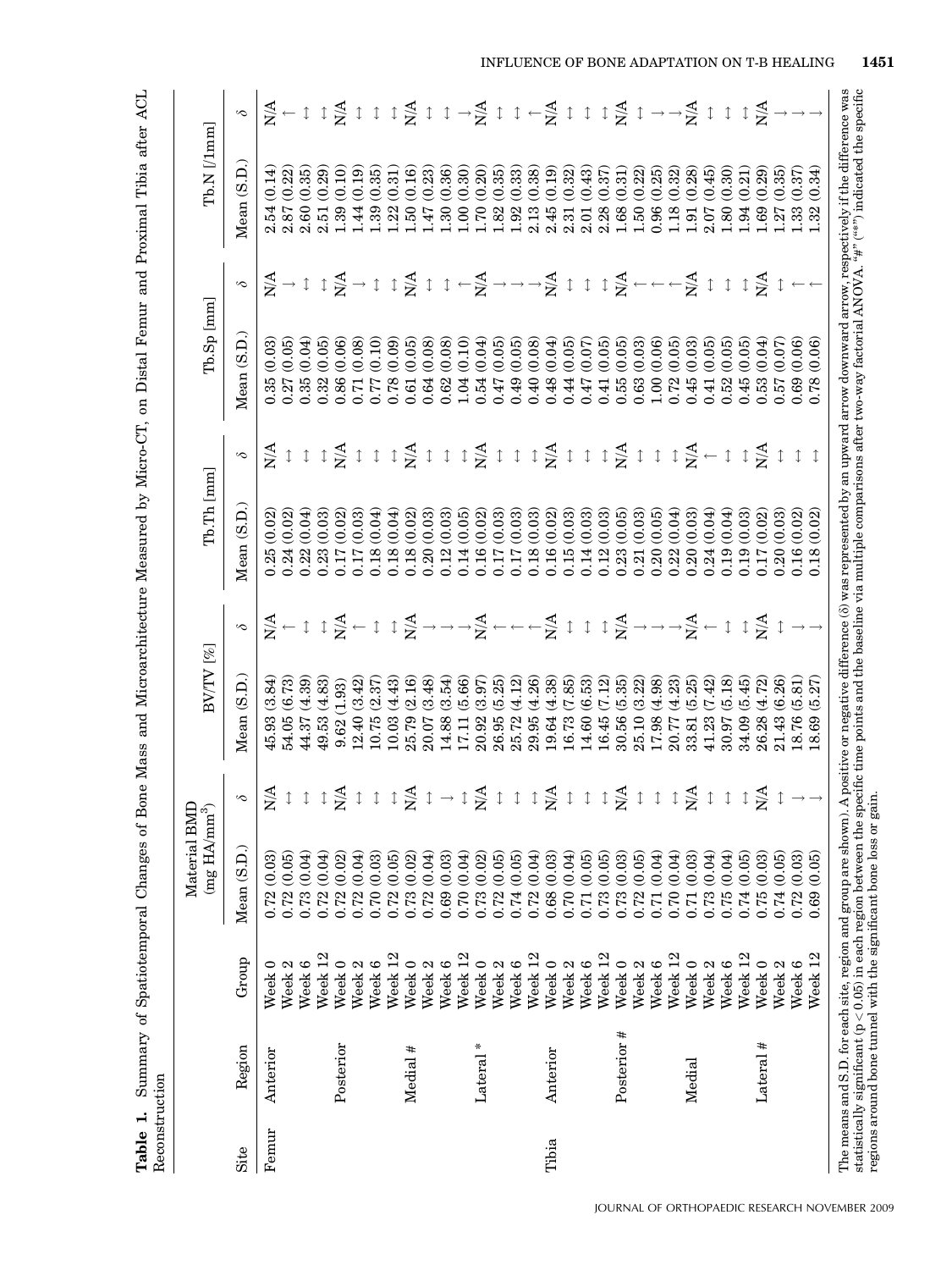differences at weeks 6 and 12 in comparison with the baseline although significant changes of bone were present at week 2 after surgery.

As shown in Table 2, a decrease of 12% in the overall fabric anisotropy was detected at the medial region around the femoral tunnel at week 12 after surgery ( $p < 0.05$ ). At the proximal tibia, a decrease in the overall fabric anisotropy was also detected at posterior and lateral regions by 15 and 20%, respectively, at week 12 postoperatively ( $p < 0.05$  for both). Meanwhile, the decrease in transverse fabric anisotropy was only found at the lateral region around the tibial tunnel after surgery.

#### Histological Examination

T-B healing varied at different regions of bone tunnel (Fig. 3). In femoral tunnel, there existed two types of T-B healing interface tissue: cartilaginous and fibrous. At the lateral region in the femoral tunnel, the cartilaginous healing interface tissue was present at week 2 and was gradually replaced by bone in-growth at week 6, then the T-B collagen fiber reconnection was re-established at week 12 postoperatively. The fibrous interface tissue occurred at the other regions of the femoral tunnel. Fibrous healing interface narrowed with healing over time and grafted tendon directly connected with bone tunnel with sparse collagen fibers at week 12 postoperatively. The perfect score of T-B healing quality at lateral region (median/[range]: 6[5,6]) was highest in femoral tunnel at week 12 after surgery  $(p < 0.05$  for all).

Fibrous interface tissue was dominant in the tibial tunnel. At the posterior and lateral regions, fibrovascular tissue was present at week 2 postoperatively; osteoclasts accumulated at the bone surface at week 6 after surgery; and the grafted tendon connected with bone tunnel indirectly via fibrous healing interface tissue at week 12 after surgery, where the score of T-B healing quality was lower than in the other two regions (posterior: 2[1,3] and lateral: 2[1,2] vs. anterior:  $3[2,4]$  and medial:  $4[3,4]$ ) ( $p < 0.05$  for all).

#### Sequential Fluorescence Labeling Examination

The disparity of the activities of mineral apposition around the bone tunnel was similarly observed at weeks 6 and 12 after surgery. As shown in Figure 4, the fraction of the labeled bone surfaces at the medial region was lowest  $(15 \pm 4\%)$  around the femoral tunnel (anterior:  $22 \pm 5\%$ ; posterior:  $20 \pm 4\%$ ; and lateral:  $29 \pm 7\%$ ). Around the tibial tunnel, the fractions of the labeled bone surfaces on posterior  $(11 \pm 5\%)$  and lateral regions  $(8 \pm 3\%)$  were significantly lower than anterior  $(19 \pm 6\%)$  and medial regions  $(18 \pm 5\%)$  at week 6 postoperatively  $(p < 0.05$  for all).

### DISCUSSION

Clinically, a decrease in BMD has been reported after ACL reconstruction using 2D dual-energy X-ray absorptiometry  $(DEXA)^{20-22}$  The present study was the first to employ the 3D advanced imaging tools pQCT and micro-CT for evaluation of volumetric BMD and bone microarchitecture of the corresponding bony regions around the tunnel. Our findings suggested that the decrease in BMD revealed by DEXA might occur at specific regions, that is, the posterior and lateral regions of the tibial tunnel wall, instead of a uniform decrease. In addition, the apparent bone mineral loss resulted from the decrease in trabecular number and the increase in trabecular spacing and the material BMD loss. Actually, the regional variation of bone loss has been noted clinically but it was not highlighted in Zerahn et al.'s study. $^{20}$  They reported that the significant decrease in BMD occurred in the lateral region of the tibia after ACL reconstruction with BMD at the medial region within normal range.

Such region-dependent bone loss might be associated with the altered mechanical milieus after tunnel creation. Micro-CT data could provide unique information on fabric anisotropy of bone, which reflects its structure preferentially along certain directions of mechanical loading. $^{23}$  Our results showed that the overall fabric anisotropy of bone decreased at the medial region around the femoral tunnel and the posterior and lateral regions of the tibial tunnel. The results indicated the reduction or loss of specific direction mechanical loading in these regions. These findings were consistent with Au et al.'s study.<sup>8</sup> They predicted stress shielding at the posterior and lateral regions of the tibial tunnel with the loading along the long axis of the proximal tibia in a finite element model. The persistent stress shielding would result in bone resorption according to Wolff's Law.<sup>9</sup> In addition, the fabric anisotropy of bone was more severely affected at the lateral region of the tibial tunnel, as the transverse anisotropy of bone decreased as well as the overall anisotropy. This might explain why bone loss was more severe at the lateral region of the tibial tunnel at week 12 after surgery.

The region-dependent bone loss under pQCT and micro-CT evaluation was echoed by the histological findings. It was observed that osteoclasts accumulated at the surface of bone at the specific region, that is, the lateral region of the tibial tunnel, with healing over time. Increased osteoclastic activities were accompanied by less bone mineral apposition and poor T-B healing. Rodeo et al.10 evaluated the role of osteoclastic bone resorption in T-B healing after ACL reconstruction in rabbit by modulating osteoclastic activities using osteoprotegerin and the receptor activator of nuclear factor-kappa B ligand. Activation of osteoclasts resulted in less peri-graft bone and a decrease of the stiffness of T-B complexes.<sup>10</sup>

Bisphosphonate, an inhibitor of bone resoprtion, has been studied in an attempt to augment T-B healing in bone tunnel.<sup>5,24</sup> Although satisfactory results were shown after systemic administration of bisphosphonates, our histomorphological evaluation implied that local administration, that is, at the posterior and lateral regions of the tibial tunnel, would be more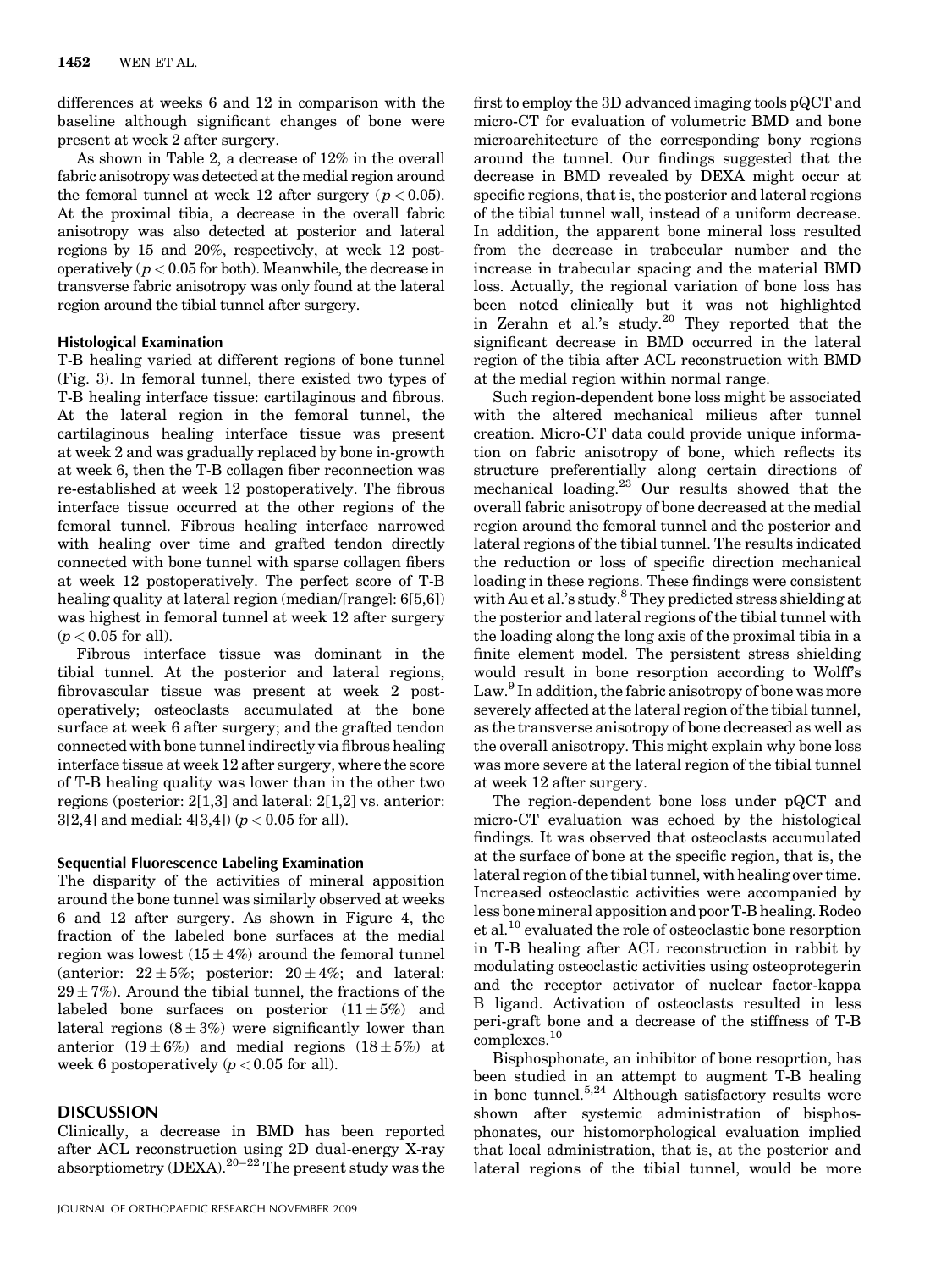| Table 2.    |                                                            |                                    |                                              |                |                | Summary of Fabric Anisotropic Changes of Bone Measured by Micro-CT on Distal Femur and Proximal Tibia after ACL Reconstruction |                                                                    |                                                                                                                                                                                                                                                                                                                                                                                                                                                                                                                             |                                                       |
|-------------|------------------------------------------------------------|------------------------------------|----------------------------------------------|----------------|----------------|--------------------------------------------------------------------------------------------------------------------------------|--------------------------------------------------------------------|-----------------------------------------------------------------------------------------------------------------------------------------------------------------------------------------------------------------------------------------------------------------------------------------------------------------------------------------------------------------------------------------------------------------------------------------------------------------------------------------------------------------------------|-------------------------------------------------------|
|             |                                                            |                                    | $\Xi$                                        | H <sub>2</sub> | H <sub>3</sub> | $DA_{13}$                                                                                                                      |                                                                    | $DA_{23}$                                                                                                                                                                                                                                                                                                                                                                                                                                                                                                                   |                                                       |
| Site        | Region                                                     | Group                              | Mean (S.D.)                                  | Mean (S.D.)    | Mean(S.D.)     | Mean (S.D.)                                                                                                                    | S                                                                  | Mean(S.D.)                                                                                                                                                                                                                                                                                                                                                                                                                                                                                                                  | ◁                                                     |
| Femur       | Anterior                                                   | Week <sub>0</sub>                  | $\overline{1}$<br>0.39(0.                    | (0.01)<br>0.36 | (0.01)<br>0.25 | (0.10)<br>1.55                                                                                                                 | $\frac{A}{N}$                                                      | (0.05)<br>1.41                                                                                                                                                                                                                                                                                                                                                                                                                                                                                                              | $\frac{A}{N}$                                         |
|             |                                                            | Week <sub>2</sub>                  | $\overline{1}$<br>0.39(0.                    | (0.01)<br>0.35 | (0.01)<br>0.26 | (0.13)<br>1.53                                                                                                                 | $\updownarrow$                                                     | (0.09)<br>1.35                                                                                                                                                                                                                                                                                                                                                                                                                                                                                                              | $\updownarrow$                                        |
|             |                                                            | Week 6                             | $\overline{2}$<br>$\circ$<br>0.42            | (0.02)<br>0.36 | (0.01)<br>0.22 | (0.21)<br>1.66                                                                                                                 | $\updownarrow$                                                     | (0.08)<br>1.40                                                                                                                                                                                                                                                                                                                                                                                                                                                                                                              | $\updownarrow$                                        |
|             |                                                            | Week 12                            | (2)<br>0.40(0.                               | (0.01)<br>0.35 | (0.01)<br>0.25 | (0.17)<br>1.56                                                                                                                 | $\updownarrow$                                                     | (0.06)<br>1.38                                                                                                                                                                                                                                                                                                                                                                                                                                                                                                              | $\updownarrow$                                        |
|             | Posterior                                                  | $\circ$<br>Week                    | $\Xi$<br>$\dot{\circ}$<br>0.40               | (0.01)<br>0.33 | (0.01)<br>0.27 | (0.05)<br>1.46                                                                                                                 | $\frac{A}{N}$                                                      | (0.04)<br>1.22                                                                                                                                                                                                                                                                                                                                                                                                                                                                                                              | $\sum_{i=1}^{n}$                                      |
|             |                                                            | $\mathbf{\Omega}$<br>Week          | $\overline{2}$<br>ë<br>0.37                  | (0.02)<br>0.35 | (0.01)<br>0.28 | (0.15)<br>1.47                                                                                                                 |                                                                    | (0.08)<br>1.22                                                                                                                                                                                                                                                                                                                                                                                                                                                                                                              | $\updownarrow$                                        |
|             |                                                            | Week 6                             | $\overline{0}$<br>$\dot{\circ}$<br>0.39      | (0.02)<br>0.35 | (0.01)<br>0.26 | (0.08)<br>1.51                                                                                                                 | $\updownarrow$ $\updownarrow$                                      | (0.12)<br>1.27                                                                                                                                                                                                                                                                                                                                                                                                                                                                                                              | $\updownarrow$                                        |
|             |                                                            | Week 12                            | $\overline{0}$<br>ë<br>0.42                  | (0.01)<br>0.31 | (0.01)<br>0.27 | (0.09)<br>1.54                                                                                                                 | $\updownarrow$                                                     | (0.06)<br>1.23                                                                                                                                                                                                                                                                                                                                                                                                                                                                                                              | $\updownarrow$                                        |
|             | Medial $#$                                                 | Week <sub>0</sub>                  | $\overline{1}$<br>ë<br>0.41                  | (0.01)<br>0.35 | (0.01)<br>0.25 | (0.06)<br>1.65                                                                                                                 | $\sum_{i=1}^{n}$ $\uparrow \rightarrow \rightarrow \sum_{i=1}^{n}$ | (0.09)<br>1.42                                                                                                                                                                                                                                                                                                                                                                                                                                                                                                              | N/A                                                   |
|             |                                                            | $\boldsymbol{\mathcal{S}}$<br>Week | $\widetilde{2}$<br>$\dot{\circ}$<br>0.38     | (0.02)<br>0.37 | (0.02)<br>0.25 | (0.09)<br>1.54                                                                                                                 |                                                                    | (0.06)<br>1.48                                                                                                                                                                                                                                                                                                                                                                                                                                                                                                              | $\updownarrow$                                        |
|             |                                                            | $\circ$<br>Week                    | $\overline{1}$<br>ë<br>0.39                  | (0.02)<br>0.34 | (0.02)<br>0.27 | (0.08)<br>1.46                                                                                                                 |                                                                    | (0.07)<br>1.45                                                                                                                                                                                                                                                                                                                                                                                                                                                                                                              |                                                       |
|             |                                                            | Week 12                            | $\overline{1}$<br>ë<br>0.39                  | (0.22)<br>0.33 | (0.01)<br>0.28 | (0.12)<br>1.45                                                                                                                 |                                                                    | (0.10)<br>1.46                                                                                                                                                                                                                                                                                                                                                                                                                                                                                                              | $\updownarrow~\updownarrow$                           |
|             | $_{\rm Lateral}$                                           | Week <sub>0</sub>                  | $\overline{0}$<br>$\dot{\circ}$<br>0.42      | (0.01)<br>0.38 | (0.01)<br>0.20 | (0.10)<br>2.02                                                                                                                 |                                                                    | (0.05)<br>1.94                                                                                                                                                                                                                                                                                                                                                                                                                                                                                                              | N/A                                                   |
|             |                                                            | $\boldsymbol{\alpha}$<br>Week      | (2)<br>ë<br>0.44                             | (0.01)<br>0.37 | (0.01)<br>0.20 | (0.10)<br>2.08                                                                                                                 | $\updownarrow$                                                     | (0.08)<br>1.91                                                                                                                                                                                                                                                                                                                                                                                                                                                                                                              | $\updownarrow$                                        |
|             |                                                            | $\circ$<br>Week                    | (50)<br>$\dot{\circ}$<br>0.42                | (0.01)<br>0.37 | (0.01)<br>0.20 | (0.08)<br>2.05                                                                                                                 | $\updownarrow$                                                     | (0.08)<br>1.83                                                                                                                                                                                                                                                                                                                                                                                                                                                                                                              | $\updownarrow$                                        |
|             |                                                            | Week 12                            | (50)<br>$\dot{\circ}$<br>0.42                | (0.01)<br>0.36 | (0.01)<br>0.22 | (0.09)<br>1.94                                                                                                                 |                                                                    | (0.09)<br>1.87                                                                                                                                                                                                                                                                                                                                                                                                                                                                                                              |                                                       |
| Tibia       | Anterior                                                   | Week <sub>0</sub>                  | $\overline{1}$<br>ë<br>0.42                  | (0.01)<br>0.30 | (0.01)<br>0.29 | (0.07)<br>1.46                                                                                                                 | $I \nleq I$                                                        | (0.08)<br>1.03                                                                                                                                                                                                                                                                                                                                                                                                                                                                                                              |                                                       |
|             |                                                            | $\boldsymbol{\mathcal{S}}$<br>Week | (50)<br>$\dot{\circ}$<br>0.39                | (0.01)<br>0.33 | (0.01)<br>0.28 | (0.10)<br>1.40                                                                                                                 |                                                                    | (0.06)<br>1.09                                                                                                                                                                                                                                                                                                                                                                                                                                                                                                              |                                                       |
|             |                                                            | $\circ$<br>Week                    | $\widehat{E}$<br>$\dot{\circ}$<br>0.39       | (0.01)<br>0.31 | (0.01)<br>0.30 | (0.11)<br>1.40                                                                                                                 | $\updownarrow$ $\updownarrow$                                      | (0.05)<br>1.02                                                                                                                                                                                                                                                                                                                                                                                                                                                                                                              |                                                       |
|             |                                                            | $\overline{5}$<br>Week             | $\overline{0}$<br>$\dot{\circ}$<br>0.42      | (0.02)<br>0.30 | (0.01)<br>0.28 | (0.09)<br>1.50                                                                                                                 |                                                                    | (0.06)<br>1.08                                                                                                                                                                                                                                                                                                                                                                                                                                                                                                              | $\updownarrow \  \  \updownarrow$                     |
|             | Posterior#                                                 | Week <sub>0</sub>                  | $\overline{0}$<br>$\dot{\circ}$<br>0.42      | (0.01)<br>0.30 | (0.01)<br>0.28 | (0.06)<br>1.50                                                                                                                 |                                                                    | (0.04)<br>1.07                                                                                                                                                                                                                                                                                                                                                                                                                                                                                                              | N/A                                                   |
|             |                                                            | Week <sub>2</sub>                  | (2)<br>$\dot{\circ}$<br>0.38                 | (0.02)<br>0.33 | (0.01)<br>0.30 | (0.08)<br>1.58                                                                                                                 |                                                                    | (0.08)<br>1.10                                                                                                                                                                                                                                                                                                                                                                                                                                                                                                              | $\updownarrow$                                        |
|             |                                                            | $\circ$<br>Week                    | (50)<br>$\dot{\circ}$<br>0.40                | (0.02)<br>0.31 | (0.02)<br>0.29 | (0.14)<br>1.38                                                                                                                 | $\sum_{i=1}^{n}$ $\uparrow \rightarrow \rightarrow \sum_{i=1}^{n}$ | (0.05)<br>1.09                                                                                                                                                                                                                                                                                                                                                                                                                                                                                                              |                                                       |
|             |                                                            | Week 12                            | (2)<br>ë<br>0.42                             | (0.02)<br>0.32 | (0.01)<br>0.26 | (0.15)<br>1.27                                                                                                                 |                                                                    | (0.09)<br>1.21                                                                                                                                                                                                                                                                                                                                                                                                                                                                                                              |                                                       |
|             | Medial                                                     | $\circ$<br>Week                    | $\overline{1}$<br>$\dot{\circ}$<br>0.41      | (0.01)<br>0.34 | (0.01)<br>0.25 | (0.07)<br>1.56                                                                                                                 |                                                                    | (0.06)<br>1.32                                                                                                                                                                                                                                                                                                                                                                                                                                                                                                              | $\mathbb{I} \leftarrow \sum_{i=1}^{n} \mathbb{I}$     |
|             |                                                            | $\boldsymbol{\mathcal{S}}$<br>Week | $\overline{2}$<br>$\dot{\circ}$<br>0.41      | (0.01)<br>0.31 | (0.01)<br>0.28 | (0.08)<br>1.52                                                                                                                 | $\updownarrow$                                                     | (0.09)<br>1.31                                                                                                                                                                                                                                                                                                                                                                                                                                                                                                              |                                                       |
|             |                                                            | Week 6                             | $\overline{c}$<br>$\hat{\mathbf{e}}$<br>0.40 | (0.02)<br>0.34 | (0.01)<br>0.26 | (0.12)<br>1.53                                                                                                                 | $\updownarrow$                                                     | (0.10)<br>1.33                                                                                                                                                                                                                                                                                                                                                                                                                                                                                                              | $\updownarrow$                                        |
|             |                                                            | Week 12                            | $\overline{c}$<br>$\dot{\circ}$<br>0.42      | (0.01)<br>0.33 | (0.01)<br>0.25 | (0.14)<br>1.59                                                                                                                 | $\updownarrow$                                                     | (0.09)<br>1.34                                                                                                                                                                                                                                                                                                                                                                                                                                                                                                              | $\updownarrow$                                        |
|             | Lateral $#$                                                | Week <sub>0</sub>                  | $\overline{1}$<br>$\dot{\circ}$<br>0.41      | (0.01)<br>0.34 | (0.01)<br>0.24 | (0.09)<br>1.71                                                                                                                 | $\frac{A}{N}$                                                      | (0.08)<br>1.41                                                                                                                                                                                                                                                                                                                                                                                                                                                                                                              | N/A                                                   |
|             |                                                            | $\boldsymbol{\mathcal{S}}$<br>Week | (2)<br>$\dot{\circ}$<br>0.41                 | (0.01)<br>0.33 | (0.02)<br>0.26 | (0.12)<br>1.54                                                                                                                 |                                                                    | (0.06)<br>1.26                                                                                                                                                                                                                                                                                                                                                                                                                                                                                                              | $\longrightarrow$ $\longrightarrow$ $\longrightarrow$ |
|             |                                                            | $\circ$<br>Week                    | $\overline{2}$<br>$\dot{\circ}$<br>0.41      | (0.02)<br>0.32 | (0.02)<br>27   | (0.15)<br>$-56$                                                                                                                |                                                                    | (0.07)<br>1.21                                                                                                                                                                                                                                                                                                                                                                                                                                                                                                              |                                                       |
|             |                                                            | Week <sub>12</sub>                 | $\overline{0}$<br>$\hat{\mathbf{c}}$<br>0.38 | (0.02)<br>0.35 | (0.01)<br>28   | (0.23)<br>1.36                                                                                                                 |                                                                    | (0.09)<br>1.25                                                                                                                                                                                                                                                                                                                                                                                                                                                                                                              |                                                       |
|             | ANOVA. Eigenvalues had been normalized by the trace of the |                                    |                                              |                |                |                                                                                                                                |                                                                    | The eigenvalues of the fabric tensor (H1, H2, H3) are the means and S.D for each site, region and group. A positive or negative difference (8) of tabric anisotropy was represented by an upward<br>arrow or downward arrow, if the difference was statistically significant (p < 0.05) in each region between the specific time points and the baseline via multiple comparisons after two-way<br>fabric tensor $(H1+H2+H3)$ . "#" indicated the specific regions around bone tunnel with the significant change in fabric |                                                       |
| anisotropy. |                                                            |                                    |                                              |                |                |                                                                                                                                |                                                                    |                                                                                                                                                                                                                                                                                                                                                                                                                                                                                                                             |                                                       |

JOURNAL OF ORTHOPAEDIC RESEARCH NOVEMBER 2009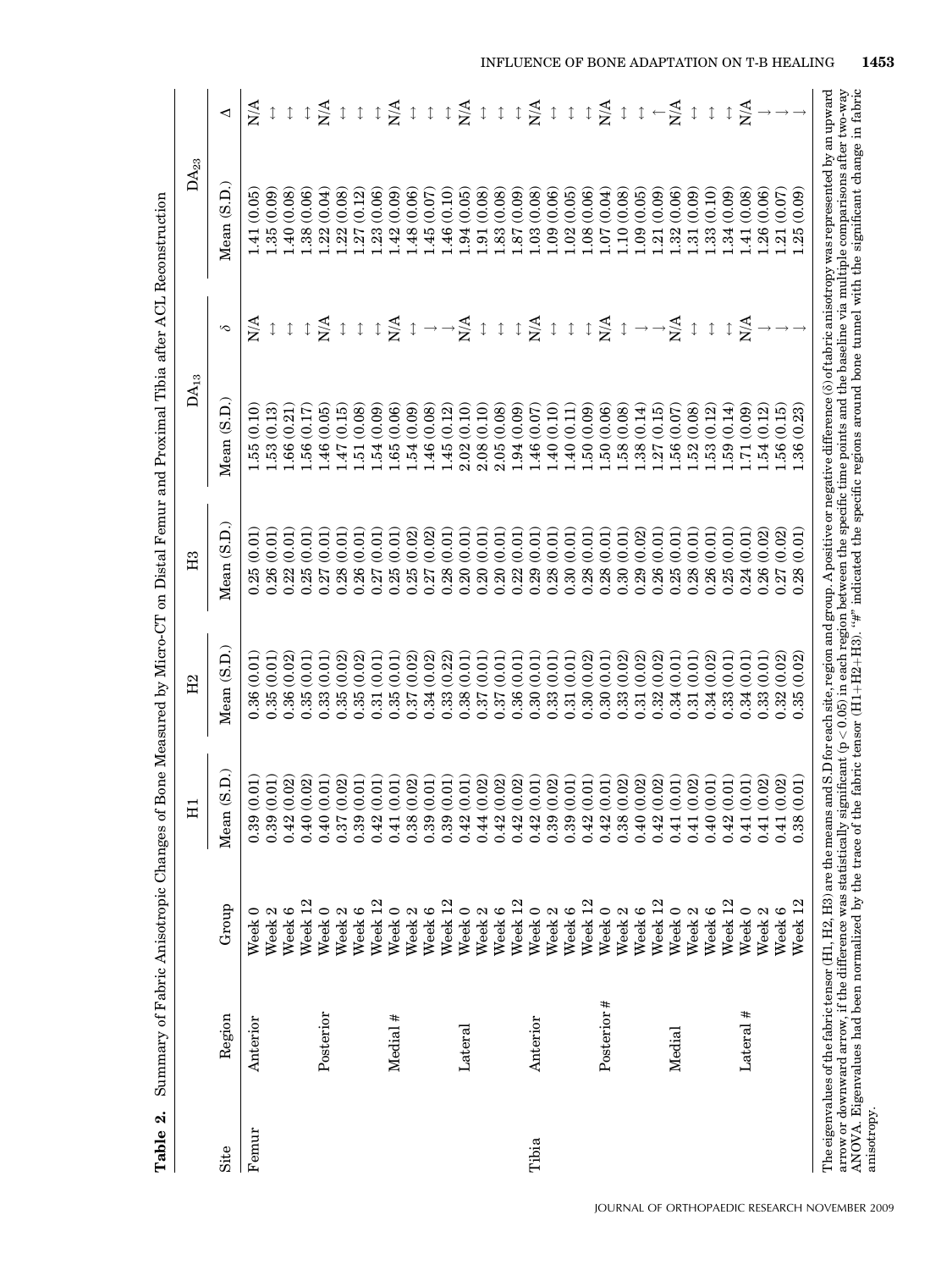

Figure 3. The representative images showing the spatiotemporal changes of tendon-to-bone healing in femoral and tibial tunnel at low (A–C and A'–C', 16X) and high magnification (D–I and D'–I', 200X). The medial region of femoral tunnel and the lateral region of tibial tunnel, where bone was more seriously affected, were shown here with the opposite regions for comparison (M: medial; L: lateral). At the lateral<br>region of the femoral tunnel, cartilaginous healing tissue (\*) was present at the T-B chondrocytes at the healing interface became aligned along the collagen fibers from bone to tendon at week 6 (E); it was gradually replaced by<br>in-growth bone with reestablishment of direct T-B bond (block arrow, F). At the present T-B healing interface at week 2 after surgery with new bone formation (arrow, G); fibrous healing interface narrowed at week 6 with<br>healing over time (H). Direct collagen fibers connection from bone to tendon (bloc connection (F'). At the lateral region of the tibial tunnel, fibrovascular tissue (triangle) was present T-B healing interface at week 2 after<br>surgery (G'); osteoclasts (block arrow) accumulated at bone surface at week 6 p osteoid formation (arrow, H'); there formed indirect T-B contact formation via fibrous interface tissue at week 12 after surgery (I').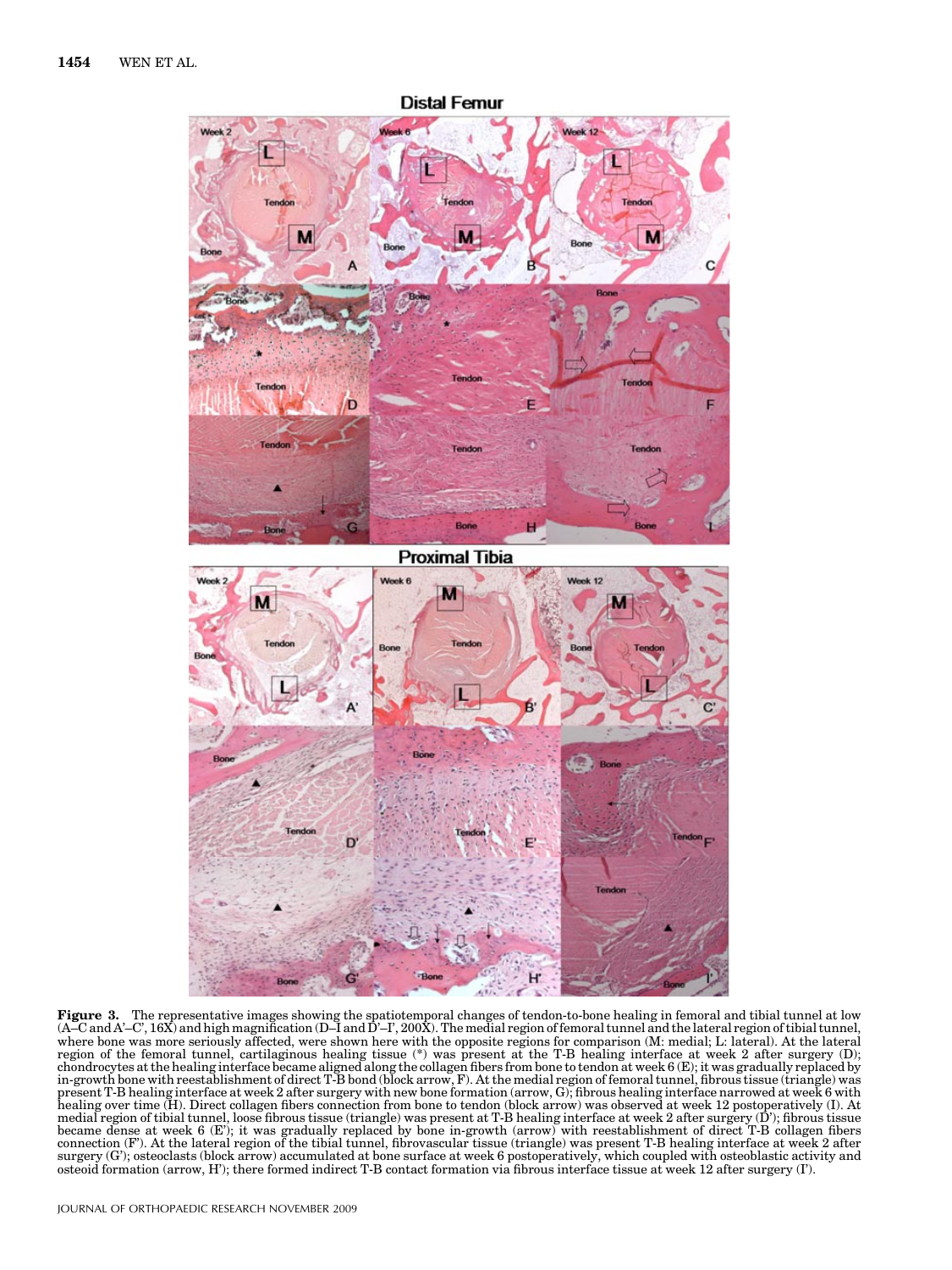

Figure 4. Representative images showing that bone mineral apposition was not uniform around the femoral and tibial tunnel at week 6 after surgery. In distal femur, the fraction of fluorescence-labeled bone surface at the medial region was relatively less than the other regions. In proximal tibia, the fraction of labeled bone surface at the posterior and lateral regions was relatively less than the other regions (Original Magnification: 16X).

promising as bone resorption was region dependent. Furthermore, significant bone loss and increased osteoclastic activities were present in the first six weeks after surgery in our rabbit model. During the first 6 weeks, bone resorption impaired T-B healing and restricted the early motion postoperatively.<sup>25</sup> Thus, the time window in the first 6 weeks should be focused on augmentation of T-B healing via inhibition of bone resorption to facilitate early motion and accelerated rehabilitation.

A disparity between bone adaptive changes and associated T-B healing was also found in the present study. It was shown that the cartilaginous interface tissue occurred in the femoral tunnel and the fibrous interface tissue was dominant in the tibial tunnel in our rabbit ACL reconstruction model. During T-B healing in the femoral tunnel, such cartilaginous interface tissue was gradually replaced by bone in-growth with establishment of direct T-B integration. This healing process resembled endochondral ossification, which is considered to be the developmental process of ACL-tobone insertion.26 Femoral tunnel with less pronounced bone loss might provide a relatively stable surface for graft anchorage in comparison with the tibial tunnel, which might explain such disparity of T-B healing in bone tunnels. This finding was consistent with Grassman et al.'s study.<sup>7</sup> They described two types of T-B healing interface tissue: cartilaginous and fibrous, which were present in trabeculae-rich (femoral) and trabeculae-poor (tibial) tunnels, respectively, after MCL reconstruction in rabbit. Bone resoprtion in the tibial tunnel, which was indicated by tunnel widening, was associated with knee  $laxity.<sup>27</sup>$  Thus, it should be targeted for enhancement.

In conclusion, the postoperative bone adaptive changes and associated T-B healing were region dependent, which might be associated with bone tunnel creation. Bone tunnel creation has a theoretical advantage in that it provides a large bone surface and facilitates T-B healing. However, our findings in the present study led us to rethink this traditional concept. Actually, tunnel creation disrupted the physiological mechanical loading, resulting in region-dependent stress shielding and subsequent bone loss, which then impaired T-B healing. Thus, bone resorption, particularly in the tibial tunnel, should raise our concerns on the security of grafted tendon anchorage in bone tunnel in clinical practice and be targeted for further enhancement in future studies.

## ACKNOWLEDGMENTS

This study was supported by the Research Grant Council Earmarked Grants 06-07 (CUHK4497/06M), Hong Kong SAR, China. The authors would like to thank Po-Yee Lui and Sai-chuen Fu, who provided expertise at academic meetings, as well as Hui-Yan Yeung, Chun-Wai Chan, Grace Ho, and Anita Wai-Ting Shum, who provided technical assistance. The